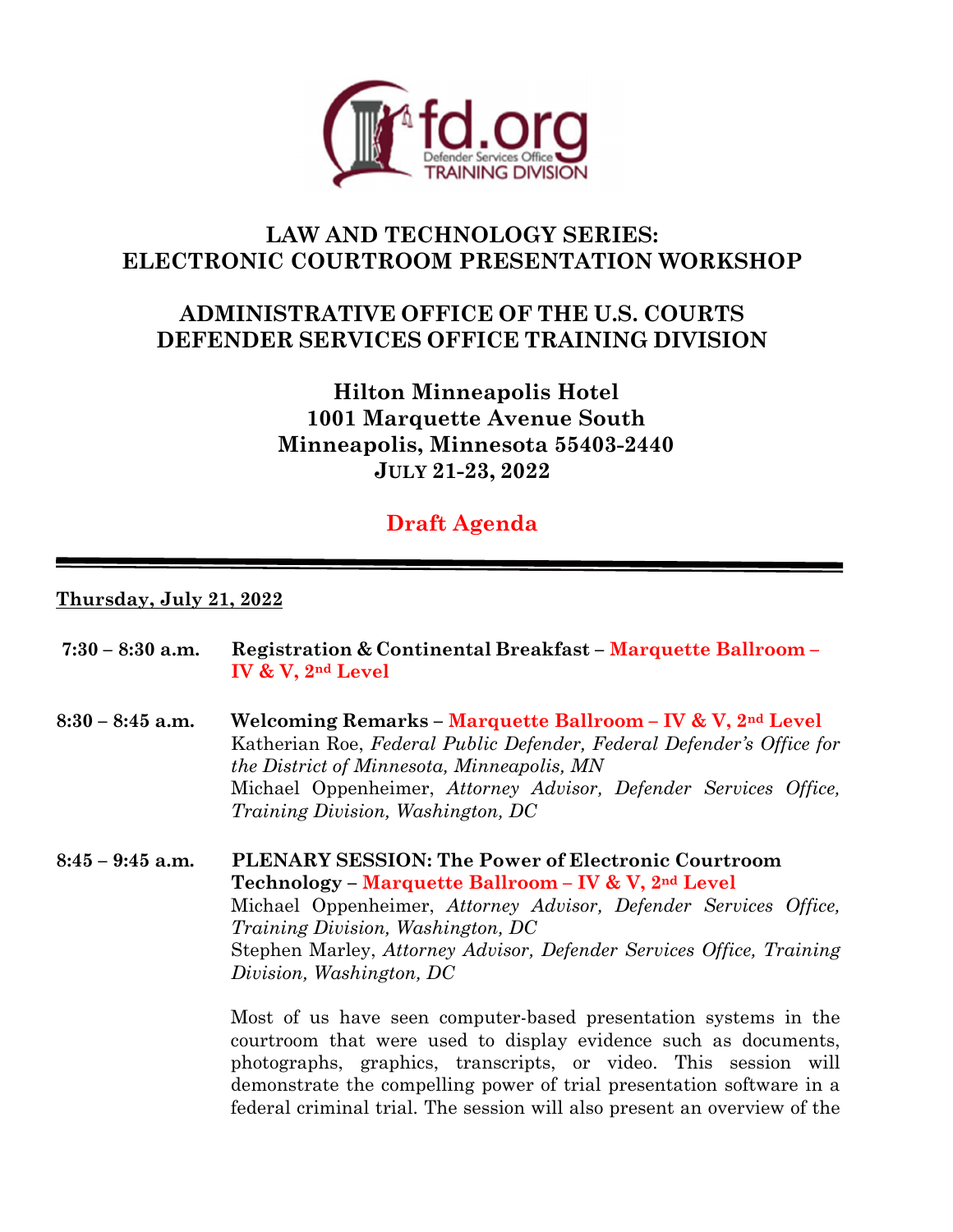techniques that the participants will learn during the course of the workshop.

## **9:45 – 10:00 a.m. Break**

## **10:00 –11:00 a.m. WORKSHOP SESSION**: **Computer Software Download and Case Material Preparation – 2nd Floor - Workshop room and group assignments will be posted at the registration desk.**

*Carl Adams*, National Litigation Support Paralegal, Defender Services Office, Training Division, Des Moines, IA

 *Manny Atwal,* First Assistant Federal Public Defender, Office of the Federal Public Defender, District of Minnesota, Minneapolis, MN

*Sean Broderick*, National Litigation Support Administrator, Defender Services Office, Training Division, Oakland, CA

*John Ellis, Jr.,* Attorney, Law Office of John C. Ellis, Jr., San Diego, CA

*Andrea George,* Executive Director, Federal Defenders of Eastern Washington, Spokane, WA

*Stephen Marley,* Attorney Advisor, Defender Services Office, Training Division, Washington, DC

*Jennifer McCann,* Computer Systems Administrator, Federal Defenders of Eastern Washington, Spokane, WA

*Candis Mitchell,* First Assistant Federal Public Defender, Office of the Federal Public Defender for the Northern District of California, San Francisco, CA

*Marcus Morales,* Computer Systems Administrator, Office of the Federal Public Defender, Southern District of Texas, Houston, TX

*Michael Oppenheimer,* Attorney Advisor, Defender Services Office, Training Division, Washington, DC

*Sara Peloquin,* Attorney, Federal Defenders of San Diego, Inc., San Diego, CA

*Elisabeth Pollock,* Assistant Federal Public Defender, Office of the Federal Public Defender, Central District of Illinois, Urbana, IL

*Alex Roberts*, National Litigation Support Paralegal, Defender Services Office, Training Division, Oakland, CA

*Ron Small,* First Assistant Federal Public Defender, Office of the Federal Public Defender, Middle District of Tennessee, Nashville, TN

*Erin Taylor,* Assistant Federal Public Defender, Office of the Federal Public Defender, Western District of North Carolina, Charlotte, NC

*Jesse Wallis,* Chief of Information Technology, Office of the Federal Public Defender, Central District of California, Los Angeles, CA

*Joe Wanzala*, National Litigation Support Paralegal, Defender Services Office, Training Division, Oakland, CA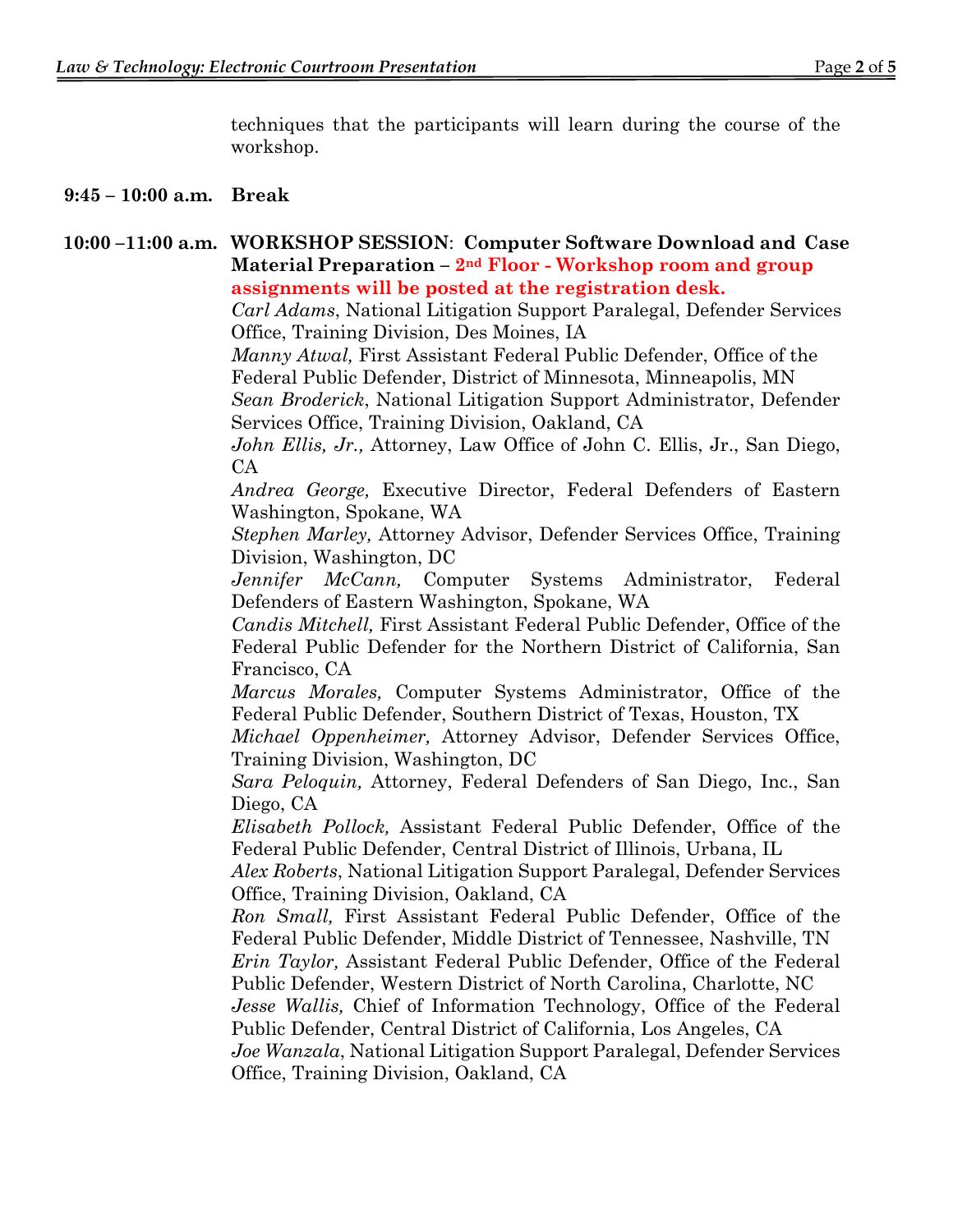Participants will break into small groups and be provided guidance to ensure that TrialDirector and PowerPoint are properly loaded onto a laptop, and brainstorm the mock case materials for use throughout the remainder of the program.

## **11:00 –12:00 p.m. WORKSHOP SESSION: Hands-on TrialDirector Training for the Courtroom**

## **Workshop room and group assignments will be posed at the registration desk**

Participants will use their computers to do hands-on structured exercises using TrialDirector. These exercises will involve presentation of imaged documents, isolation of visual evidence (such as using the callout function, zoom in on a portion of a document and mark-up or highlight portions of a document), side-by-side comparison of two documents, and playing video. Participants will create a new case and add new documents to the case, create workbooks and save screenshots for use later in the case.

- **12:00 1:15 p.m. Lunch**
- **1:15 2:30 p.m. WORKSHOP SESSION: Hands-on TrialDirector Training for the Courtroom (continued)**
- **2:30 2:45 p.m. Break**
- **2:45 3:45 p.m. WORKSHOP SESSION: Hands-on TrialDirector Training for the Courtroom (continued)**
- **3:45 4:00 p.m. Break**

**4:00 – 5:00 p.m. PLENARY SESSION: Best Practices for Authentication and Admissibility of Digital Evidence – Marquette Ballroom – IV & V, 2nd Level** 

*John C. Ellis, Jr.,* Attorney, Law Office of John C. Ellis, Jr., San Diego, CA

*Andrea George,* Executive Director, Federal Defenders of Eastern Washington, Spokane, WA

Digital evidence is routinely offered at trial - from social media, photographs, emails, spreadsheets, evidence from websites, body cam and web cam videos, to business documents, almost all information now is in digital form. This session will discuss best practices for getting digital evidence authenticated and admitted, including a focus on two new amendments to the Federal Rules of Evidence – Rules 902(13) and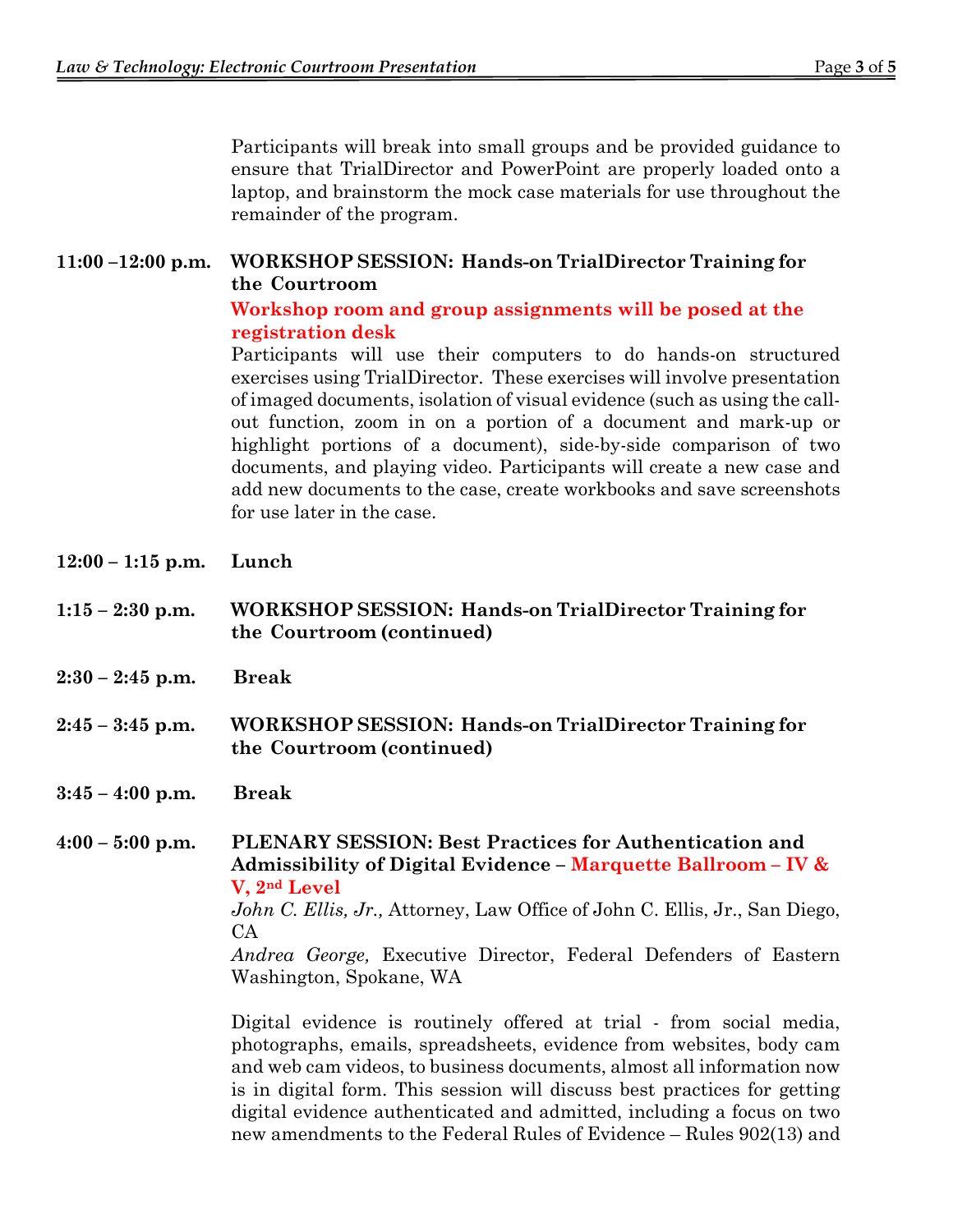(14), that were intended to make it easier to authenticate electronic evidence for use in court.

## **5:00 p.m. Adjourn for the Day**

#### **Friday, July 23, 2022**

#### **7:30 – 8:30 a.m. Registration & Continental Breakfast – Marquette Ballroom – IV & V, 2nd Level**

#### **8:30 – 12:00 p.m. WORKSHOP SESSION**: **Cross and Direct Examination**

Participants will conduct cross and direct examinations of witnesses from the Tucker Jones case. During the session, each participant will have the opportunity to play two roles. The first role is that of an attorney conducting a witness examination with the assistance of a computer operator. The attorney will direct the computer operator on how to manipulate the case materials in TrialDirector to accompany the witness examination. The second role is that of the computer operator of the TrialDirector program. The computer operator will operate the TrialDirector program during another participant's exam. After getting feedback from the group, attendees will redo a portion of the examination (time permitting).

#### **12:00 – 1:15 p.m. Lunch**

## **1:15 – 2:15 p.m. PLENARY SESSION**: **Visual Persuasion: Swaying Juries and Judges Employing PowerPoint – Marquette Ballroom – IV & V, 2nd Level**

*Sean Broderick*, National Litigation Support Administrator, Defender Services Office, Training Division, Oakland, CA *Sara Peloquin*, Attorney, Federal Defenders of San Diego, Inc., San Diego, CA

This session will cover the effective use of PowerPoint as a persuasive tool in the courtroom. Participants will see creative uses of PowerPoint for hearings, direct examination, opening statements and closing arguments. A discussion of why attorneys should use PowerPoint and other audio/video tools, what they should avoid, and how to prepare their presentations to make them more effective will be demonstrated through relevant case examples.

**2:15 – 2:30 p.m. Break**